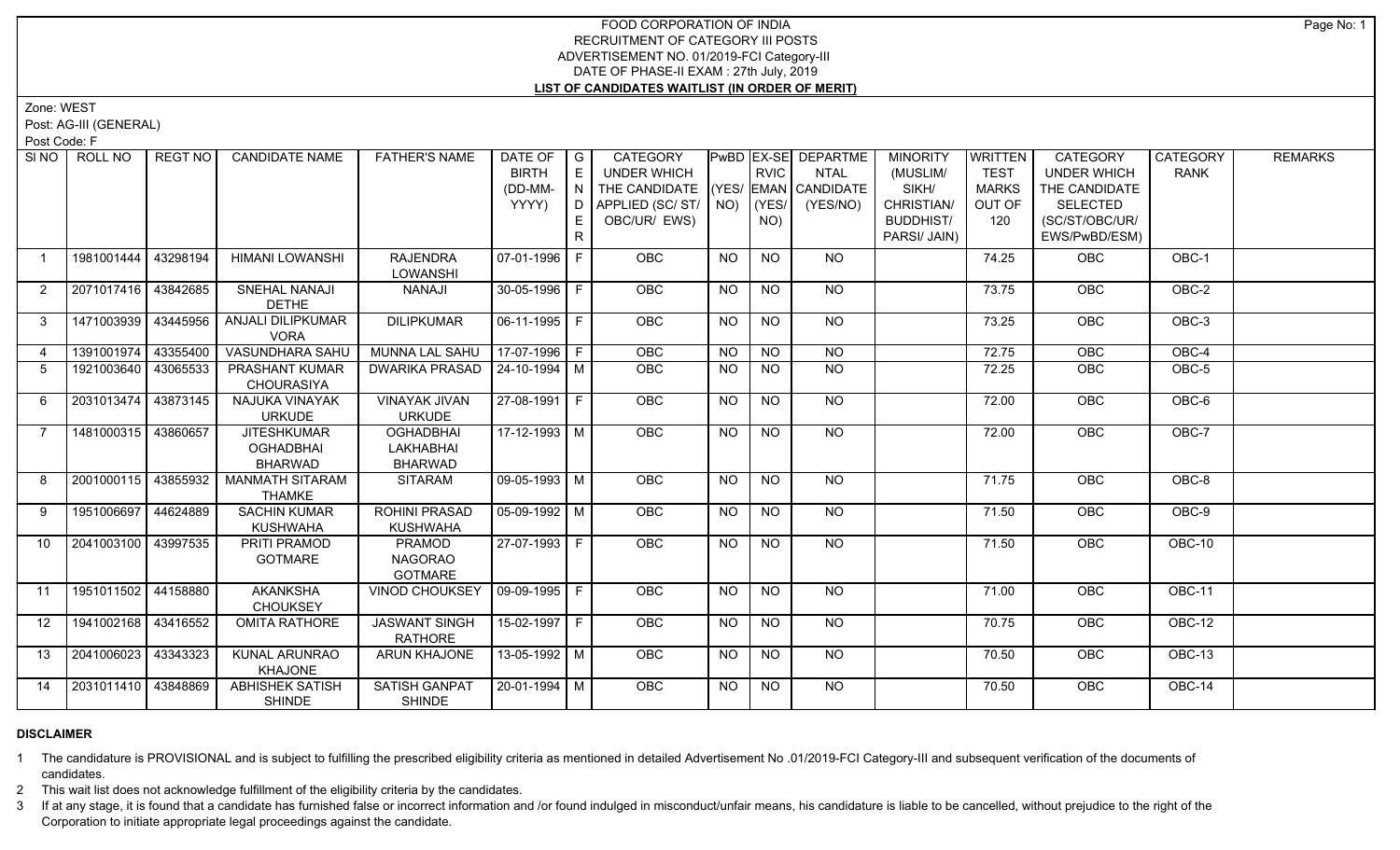Zone: WEST

Post: AG-III (GENERAL)

Post Code: F

| SI <sub>NO</sub> | ROLL NO             | <b>REGT NO</b> | <b>CANDIDATE NAME</b>                                  | <b>FATHER'S NAME</b>                               | DATE OF $ G $<br><b>BIRTH</b><br>(DD-MM-<br>YYYY) | E<br>IN I<br>R. | CATEGORY<br>UNDER WHICH<br>THE CANDIDATE (YES/ EMAN CANDIDATE<br>D   APPLIED (SC/ ST/   NO)<br>OBC/UR/ EWS) |           | <b>RVIC</b><br>(YES/<br>NO) | PwBD EX-SE DEPARTME<br>NTAL<br>(YES/NO) | <b>MINORITY</b><br>(MUSLIM/<br>SIKH/<br>CHRISTIAN/<br><b>BUDDHIST/</b><br>PARSI/ JAIN) | <b>WRITTEN</b><br><b>TEST</b><br><b>MARKS</b><br>OUT OF<br>120 | CATEGORY<br><b>UNDER WHICH</b><br>THE CANDIDATE<br><b>SELECTED</b><br>(SC/ST/OBC/UR/<br>EWS/PwBD/ESM) | CATEGORY<br><b>RANK</b> | <b>REMARKS</b> |
|------------------|---------------------|----------------|--------------------------------------------------------|----------------------------------------------------|---------------------------------------------------|-----------------|-------------------------------------------------------------------------------------------------------------|-----------|-----------------------------|-----------------------------------------|----------------------------------------------------------------------------------------|----------------------------------------------------------------|-------------------------------------------------------------------------------------------------------|-------------------------|----------------|
| 15               | 2071007404          | 43448868       | POOJA SUNIL<br><b>AMBIKE</b>                           | <b>SUNIL AMBIKE</b>                                | 19-04-1997 F                                      |                 | <b>OBC</b>                                                                                                  | <b>NO</b> | <b>NO</b>                   | NO                                      |                                                                                        | 70.50                                                          | OBC                                                                                                   | OBC-15                  |                |
| 16               | 2021001755          | 43786188       | SONALI DATTATRAY<br><b>REDEKAR</b>                     | <b>DATTATRAY</b><br><b>DINKAR REDEKAR</b>          | $04 - 10 - 1995$ F                                |                 | OBC                                                                                                         | <b>NO</b> | <b>NO</b>                   | NO                                      |                                                                                        | 70.25                                                          | <b>OBC</b>                                                                                            | OBC-16                  |                |
| 17               | 2031010597          | 43972409       | <b>VIVEK JANARDHAN</b><br>GADE                         | <b>JANARDHAN</b>                                   | $12 - 01 - 1993$ M                                |                 | <b>OBC</b>                                                                                                  | <b>NO</b> | <b>NO</b>                   | <b>NO</b>                               |                                                                                        | 70.00                                                          | <b>OBC</b>                                                                                            | OBC-17                  |                |
| 18               | 2001009099 43035980 |                | <b>SUMIT DEVIDAS</b><br>RATHOD                         | <b>DEVIDAS</b>                                     | $22 - 05 - 1993$ M                                |                 | OBC                                                                                                         | <b>NO</b> | $\overline{NO}$             | N <sub>O</sub>                          |                                                                                        | 70.00                                                          | OBC                                                                                                   | $OBC-18$                |                |
| 19               | 2001007557 44752753 |                | <b>VAISHALI KARBHARI</b><br><b>BORHADE</b>             | KARBHARI LAXMAN   04-10-1995   F<br><b>BORHADE</b> |                                                   |                 | OBC                                                                                                         | <b>NO</b> | <b>NO</b>                   | <b>NO</b>                               |                                                                                        | 70.00                                                          | OBC                                                                                                   | OBC-19                  |                |
| 20               | 2041011722 43060469 |                | <b>SUPREME SURESH</b><br><b>KUMBHALKAR</b>             | <b>SURESH</b>                                      | $25 - 04 - 1994$ M                                |                 | <b>OBC</b>                                                                                                  | <b>NO</b> | $N$ O                       | $N$ <sup>O</sup>                        |                                                                                        | 69.75                                                          | OBC                                                                                                   | <b>OBC-20</b>           |                |
| 21               | 1521002141 44369939 |                | <b>PATEL</b><br><b>PARTHKUMAR</b><br><b>PRADIPBHAI</b> | <b>PRADIPBHAI</b><br>MITHABHAI PATEL               | 17-03-1995 M                                      |                 | OBC                                                                                                         | <b>NO</b> | <b>NO</b>                   | <b>NO</b>                               |                                                                                        | 69.75                                                          | OBC                                                                                                   | OBC-21                  |                |
| 22               | 1941010541 44651495 |                | <b>AKSHAT SANGHI</b>                                   | <b>SUNIL SANGHI</b>                                | $\boxed{09 - 10 - 1995}$ M                        |                 | OBC                                                                                                         | <b>NO</b> | <b>NO</b>                   | $N$ <sup>O</sup>                        |                                                                                        | 69.75                                                          | OBC                                                                                                   | <b>OBC-22</b>           |                |
| 23               | 2071011114 43783531 |                | <b>TEJASWI TUKARAM</b><br><b>GAIKWAD</b>               | <b>TUKARAM</b><br><b>GAIKWAD</b>                   | 23-03-1992 F                                      |                 | <b>OBC</b>                                                                                                  | NO.       | NO.                         | <b>NO</b>                               |                                                                                        | 69.50                                                          | <b>OBC</b>                                                                                            | OBC-23                  |                |
| 24               | 1951002211 44144567 |                | SHIVANI AWADHWAL                                       | <b>VISHVAJEET</b><br>AWADHWAL                      | 24-12-1992   F                                    |                 | <b>OBC</b>                                                                                                  | <b>NO</b> | NO.                         | NO                                      |                                                                                        | 69.50                                                          | <b>OBC</b>                                                                                            | OBC-24                  |                |
| 25               | 1981001304          | 43958205       | <b>NEHA BAIRAGI</b>                                    | <b>BASANT BAIRAGI</b>                              | $ 27-10-1993 F$                                   |                 | OBC                                                                                                         | <b>NO</b> | <b>NO</b>                   | <b>NO</b>                               |                                                                                        | 69.50                                                          | OBC                                                                                                   | OBC-25                  |                |
| 26               | 2041013685 43078663 |                | <b>GAURAV</b><br><b>KEWALNATH DAF</b>                  | <b>KEWALNATH DAF</b>                               | $15-11-1991$ M                                    |                 | <b>OBC</b>                                                                                                  | <b>NO</b> | <b>NO</b>                   | <b>NO</b>                               |                                                                                        | 69.25                                                          | OBC                                                                                                   | $OBC-26$                |                |
| 27               | 2021001116 43787974 |                | <b>ANIL TANAJI</b><br><b>NALAWADE</b>                  | <b>TANAJI SHAMRAO</b><br>NALAWADE                  | $23 - 10 - 1992$ M                                |                 | OBC                                                                                                         | <b>NO</b> | <b>NO</b>                   | NO                                      |                                                                                        | 69.25                                                          | OBC                                                                                                   | OBC-27                  |                |
| 28               | 2071015276 43773335 |                | PUJA DIWAKAR<br><b>RANDIVE</b>                         | <b>DIWAKAR</b>                                     | 13-02-1995 F                                      |                 | <b>OBC</b>                                                                                                  | <b>NO</b> | $N$ O                       | NO                                      |                                                                                        | 69.25                                                          | <b>OBC</b>                                                                                            | $OBC-28$                |                |
| 29               | 1921001792 43981383 |                | PREETI DEVANGAN                                        | <b>CHHANNU LAL</b><br>DEVANGAN                     | 17-03-1995   F                                    |                 | <b>OBC</b>                                                                                                  | <b>NO</b> | <b>NO</b>                   | NO                                      |                                                                                        | 69.25                                                          | OBC                                                                                                   | <b>OBC-29</b>           |                |

# **DISCLAIMER**

1 The candidature is PROVISIONAL and is subject to fulfilling the prescribed eligibility criteria as mentioned in detailed Advertisement No .01/2019-FCI Category-III and subsequent verification of the documents of candidates.

2 This wait list does not acknowledge fulfillment of the eligibility criteria by the candidates.

3 If at any stage, it is found that a candidate has furnished false or incorrect information and /or found indulged in misconduct/unfair means, his candidature is liable to be cancelled, without prejudice to the right of t Corporation to initiate appropriate legal proceedings against the candidate.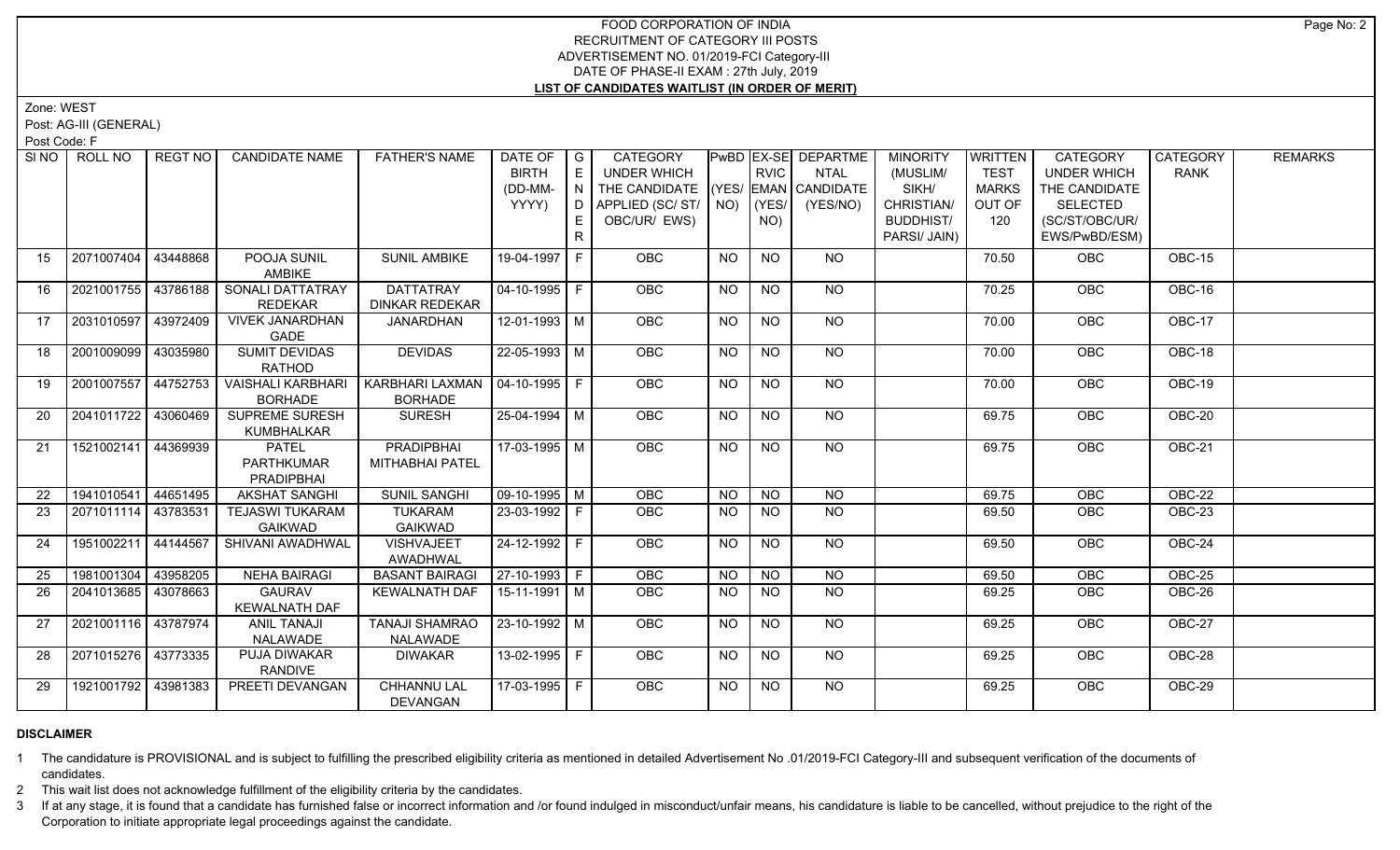Zone: WEST

Post: AG-III (GENERAL)

Post Code: F

| SI NO | ROLL NO               | <b>REGT NO</b> | <b>CANDIDATE NAME</b>                                 | <b>FATHER'S NAME</b>                                | DATE OF $ G $<br><b>BIRTH</b><br>(DD-MM-<br>YYYY) | E<br>IN.<br>D <sub>1</sub><br>E.<br>R. | CATEGORY<br>UNDER WHICH<br>THE CANDIDATE (YES/ EMAN CANDIDATE<br>APPLIED (SC/ST/ NO)<br>OBC/UR/ EWS) |           | <b>RVIC</b><br>(YES/<br>NO) | PwBD EX-SE DEPARTME<br>NTAL<br>(YES/NO) | <b>MINORITY</b><br>(MUSLIM/<br>SIKH/<br>CHRISTIAN/<br><b>BUDDHIST/</b><br>PARSI/ JAIN) | <b>WRITTEN</b><br><b>TEST</b><br><b>MARKS</b><br>OUT OF<br>120 | CATEGORY<br><b>UNDER WHICH</b><br>THE CANDIDATE<br><b>SELECTED</b><br>(SC/ST/OBC/UR/<br>EWS/PwBD/ESM) | CATEGORY<br>RANK | <b>REMARKS</b> |
|-------|-----------------------|----------------|-------------------------------------------------------|-----------------------------------------------------|---------------------------------------------------|----------------------------------------|------------------------------------------------------------------------------------------------------|-----------|-----------------------------|-----------------------------------------|----------------------------------------------------------------------------------------|----------------------------------------------------------------|-------------------------------------------------------------------------------------------------------|------------------|----------------|
| 30    | 2071017021            | 45132164       | ANIKET HANUMANT<br>LONKAR                             | <b>HANUMANT</b>                                     | 19-07-1995 M                                      |                                        | OBC                                                                                                  | NO        | <b>NO</b>                   | NO                                      |                                                                                        | 69.25                                                          | OBC                                                                                                   | OBC-30           |                |
| 31    | 2051000636            | 43494236       | <b>SANTOSH</b><br>DATTARAO MANE                       | <b>DATTARAO</b>                                     | $24 - 04 - 1992$ M                                |                                        | OBC                                                                                                  | <b>NO</b> | <b>NO</b>                   | NO                                      |                                                                                        | 69.00                                                          | <b>OBC</b>                                                                                            | OBC-31           |                |
| 32    | 1921002650 43878465   |                | <b>SUDHA PRAJAPATI</b>                                | ASHOK PRAJAPATI   28-01-1993   F                    |                                                   |                                        | OBC                                                                                                  | <b>NO</b> | <b>NO</b>                   | $\overline{NO}$                         |                                                                                        | 69.00                                                          | OBC                                                                                                   | <b>OBC-32</b>    |                |
| 33    | 2071016658 44775011   |                | RAHUL KUMAR DEV                                       | <b>RAMSWARTH</b><br><b>SINGH</b>                    | $10-01-1994$ M                                    |                                        | OBC                                                                                                  | <b>NO</b> | <b>NO</b>                   | <b>NO</b>                               |                                                                                        | 69.00                                                          | OBC                                                                                                   | <b>OBC-33</b>    |                |
| 34    | 2001002616 43188667   |                | SONALI VILASRAO<br>JAWANJAL                           | <b>VILASRAO</b>                                     | 08-05-1995 F                                      |                                        | OBC                                                                                                  | <b>NO</b> | <b>NO</b>                   | NO                                      |                                                                                        | 69.00                                                          | OBC                                                                                                   | OBC-34           |                |
| 35    | 2041007189 45147066   |                | <b>NEHA PRAKASH</b><br><b>BHOYAR</b>                  | <b>PRAKASH</b><br><b>TULSHIRAM</b><br><b>BHOYAR</b> | $\boxed{07 - 08 - 1992}$ F                        |                                        | OBC                                                                                                  | <b>NO</b> | <b>NO</b>                   | $N$ O                                   |                                                                                        | 68.50                                                          | <b>OBC</b>                                                                                            | <b>OBC-35</b>    |                |
| 36    | 1941002127 44962070   |                | <b>RUCHIKA MALVIYA</b>                                | <b>MAHENDRA</b><br><b>MALVIYA</b>                   | $16-04-1995$ F                                    |                                        | OBC                                                                                                  | <b>NO</b> | NO                          | NO                                      |                                                                                        | 68.25                                                          | OBC                                                                                                   | <b>OBC-36</b>    |                |
| 37    | 2321041351 43508789   |                | <b>DEEPIKA MALIK</b>                                  | <b>KULDEEP SINGH</b><br><b>MALIK</b>                | $27-12-1997$ F                                    |                                        | OBC                                                                                                  | <b>NO</b> | <b>NO</b>                   | <b>NO</b>                               |                                                                                        | 68.25                                                          | OBC                                                                                                   | <b>OBC-37</b>    |                |
| 38    | 1151010338 43203749   |                | SRINIVASA RAO<br><b>BORRA</b>                         | SUBBA RAO BORRA   10-04-1989   M                    |                                                   |                                        | <b>OBC</b>                                                                                           | NO        | <b>NO</b>                   | NO                                      |                                                                                        | 68.00                                                          | <b>OBC</b>                                                                                            | OBC-38           |                |
| 39    | 2041012290 43104413   |                | <b>SUYOG RAJENDRA</b><br><b>GUPTA</b>                 | <b>RAJENDRA</b>                                     | $01-02-1990$ M                                    |                                        | <b>OBC</b>                                                                                           | <b>NO</b> | <b>NO</b>                   | NO                                      |                                                                                        | 68.00                                                          | OBC                                                                                                   | OBC-39           |                |
| 40    | 2031002732 43717471   |                | POOJA UTTAM<br>SANAP                                  | <b>SANAP UTTAM</b><br><b>DEORAM</b>                 | 31-07-1994 F                                      |                                        | OBC                                                                                                  | <b>NO</b> | <b>NO</b>                   | $\overline{NO}$                         |                                                                                        | 68.00                                                          | OBC                                                                                                   | $OBC-40$         |                |
| 41    | 1991001603 43534003   |                | <b>SNEHAL</b><br><b>VASANTRAO</b><br><b>SHIRBHATE</b> | <b>VASANTRAO</b><br>RAMBHAU<br><b>SHIRBHATE</b>     | $25-07-1994$ F                                    |                                        | OBC                                                                                                  | <b>NO</b> | <b>NO</b>                   | N <sub>O</sub>                          |                                                                                        | 67.75                                                          | OBC                                                                                                   | <b>OBC-41</b>    |                |
| 42    | 1941004166 44697921   |                | AKANKSHA YADAV                                        | T N YADAV                                           | 18-07-1996 F                                      |                                        | OBC                                                                                                  | <b>NO</b> | <b>NO</b>                   | <b>NO</b>                               |                                                                                        | 67.75                                                          | OBC                                                                                                   | $OBC-42$         |                |
| 43    | 2041010087   43735705 |                | <b>RAJKUMAR</b><br>OMKARPRASAD<br><b>NAMDEO</b>       | <b>OMKARPRASAD</b>                                  | l 31-01-1996 l M                                  |                                        | <b>OBC</b>                                                                                           | <b>NO</b> | NO.                         | <b>NO</b>                               |                                                                                        | 67.50                                                          | <b>OBC</b>                                                                                            | OBC-43           |                |

# **DISCLAIMER**

1 The candidature is PROVISIONAL and is subject to fulfilling the prescribed eligibility criteria as mentioned in detailed Advertisement No .01/2019-FCI Category-III and subsequent verification of the documents of candidates.

2 This wait list does not acknowledge fulfillment of the eligibility criteria by the candidates.

3 If at any stage, it is found that a candidate has furnished false or incorrect information and /or found indulged in misconduct/unfair means, his candidature is liable to be cancelled, without prejudice to the right of t Corporation to initiate appropriate legal proceedings against the candidate.